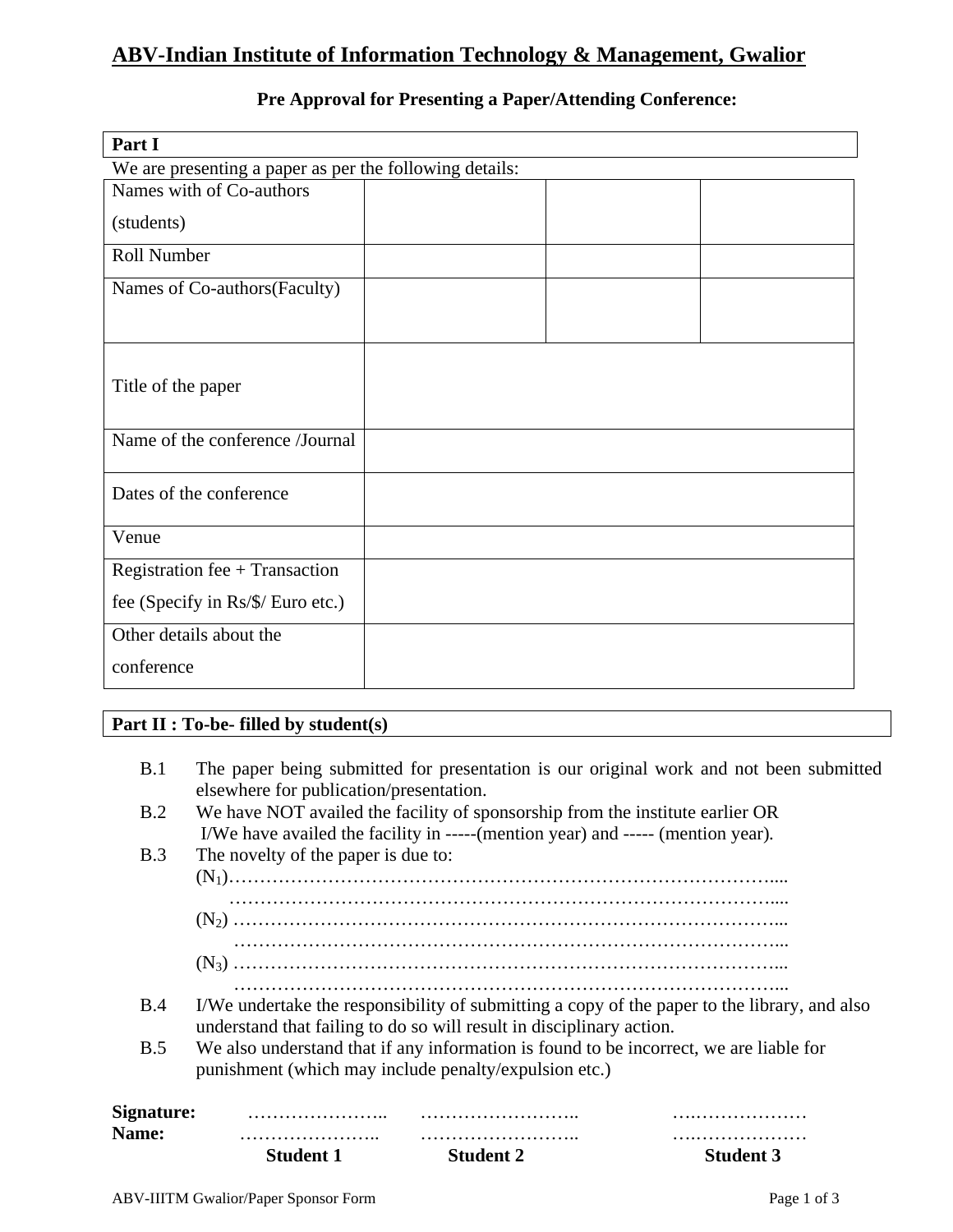### **Part III : To be filled-in by Faculty co-author**

- (i) I/we declare that the work presented in this paper is a joint work done with the students arising out of BTP/MTP/Term assignment/any other (Pl specify) and understand the implications of IPR attached with this paper.
- (ii) The paper is recommended for the conference/journal due to the following reasons: (R1)……………………………………………………………………………....
	- ……………………………………………………………………………....
	- (R2) ……………………………………………………………………………...
	- ……………………………………………………………………………...
	- (R3) ……………………………………………………………………………...

#### ……………………………………………………………………………... **Part IV: Details of Previous presented paper/attended conference (sponsored by the Institute)**

| Sn | <b>Author(s)</b> | <b>Title</b> | <b>Conference/Journal</b> | Date   Reg./TA charges paid<br>by the Institute |
|----|------------------|--------------|---------------------------|-------------------------------------------------|
|    |                  |              |                           |                                                 |
|    |                  |              |                           |                                                 |
|    |                  |              |                           |                                                 |
|    |                  |              |                           |                                                 |
|    |                  |              |                           |                                                 |

\* If required attach a separate sheet.

## **Part V : Declaration**

We take full responsibility for IPR/Copy Right Issues and declare that we will submit all the desired documents in the prescribed format. We also agree to work with the Institute as marked by the competent authority in the area of …………………………………………. within 6 months. There after we will be eligible for reimbursement of journal/conference fee/charges as per the Institute rules.

| <b>Signature of Author</b>               | Signature of faculty/ $\cos$ -author(s): |
|------------------------------------------|------------------------------------------|
| Name:                                    | Name:                                    |
| Date                                     |                                          |
| Mobile No.                               |                                          |
| <b>Enclosed (kindly give enclosure):</b> |                                          |

- a) Copy of the paper
- b) Acceptance letter / Invitation letter from conference secretariat/journal

#### **Recommendation by the Director** ---------------------------------------------------------------------------------------------------------------------

Pre approval for the above is sanctioned. Dr./Mr. …………………………………….. will do work with Institute for …….. hours then he/she is eligible for reimbursement of the amount.

#### **(Director)**

---------------------------------------------------------------------------------------------------------------------

## **To: Author**